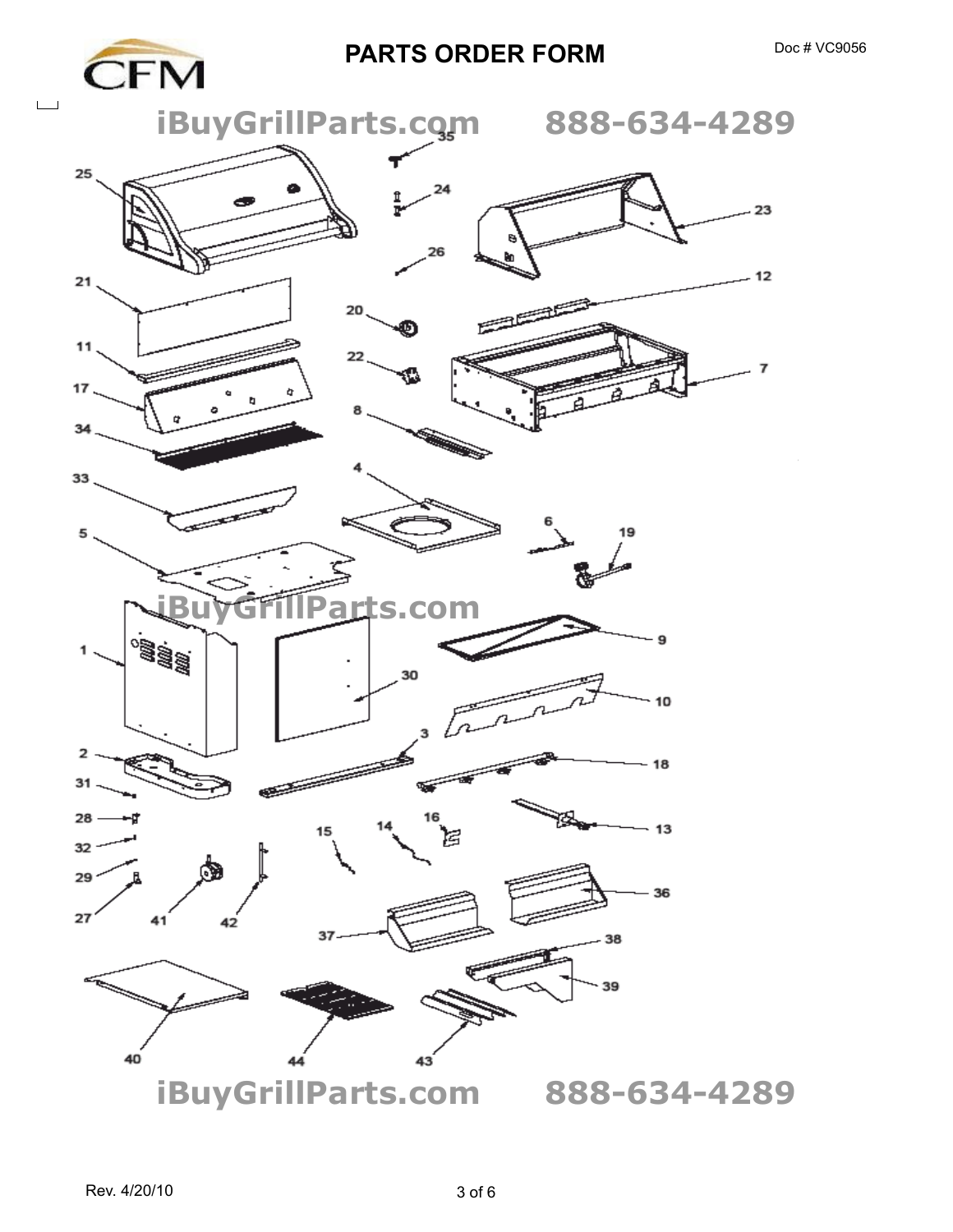

## **PARTS ORDER FORM** Doc # VC9056

| o<br>✔ |                | REF DESCRIPTION Grill Parts.com<br>888-63                                                                                          |                | QTY4 DPART# |                                                              |
|--------|----------------|------------------------------------------------------------------------------------------------------------------------------------|----------------|-------------|--------------------------------------------------------------|
|        | 1.             | <b>CABINET END - BLACK</b>                                                                                                         | 2              | 50001929    |                                                              |
|        | 2              | <b>CABINET FORM - BLACK</b>                                                                                                        | 4              | 50002198    |                                                              |
|        | 3              | <b>STRUT</b>                                                                                                                       | 2              | 50001838    |                                                              |
|        | 4              | <b>PANEL TANK</b>                                                                                                                  | 1              | 50001916    |                                                              |
|        | 5              | <b>HEAT SHIELD CABINET</b>                                                                                                         | 1              | 50001876B   |                                                              |
|        | 6              | <b>HEAT SHIELD, HOSE</b>                                                                                                           | 1              | 50001917B   | <b>Please note</b>                                           |
|        | $\overline{7}$ | BASE ASSY - NEEDS MANAGER APPROVAL                                                                                                 | 1              | 50001814    | grease pan<br>hole position                                  |
|        | 8              | <b>SUPPORT FOR GREASE PAN</b>                                                                                                      | 2              | 50001844B   |                                                              |
|        | 9              | <b>GREASE PAN</b>                                                                                                                  |                |             | 50000822 - Cntr Grease Hole<br>1 50002155 - Side Grease Hole |
|        |                | N/S GREASE CUP - SALE ONLY (Wear & tear item)                                                                                      | 1              | 50001845    |                                                              |
|        | 10             | <b>HEAT SHIELD</b>                                                                                                                 | 1              | 50000856B   |                                                              |
|        | 11             | <b>FRONT LIP</b>                                                                                                                   | 1              | 50001818B   |                                                              |
|        | 12             | <b>FLASH TUBE</b>                                                                                                                  | 1              | 50000879B   |                                                              |
|        | 13             | <b>BURNER TUBE with SHORT ELECTRODE</b>                                                                                            | 2              | 50003100    |                                                              |
|        |                | BURNER TUBE WITH LONG ELECTRODE COM                                                                                                | $\overline{2}$ | 50003133    |                                                              |
|        | <b>NS</b>      | <b>BURNER REPAIR KIT</b> - to be sent out when the base assembly has rusted<br>through at the point of attachment with the burner. | 1              | 50003457    |                                                              |
|        | 14             | <b>ELECTRODE MAIN, LONG</b>                                                                                                        | $\overline{2}$ | 50000523    |                                                              |
|        | 15             | <b>ELECTRODE MAIN, SHORT</b>                                                                                                       | 2              | 50000431    |                                                              |
|        | 16             | <b>BURNER GASKET</b>                                                                                                               | 4              | 50000892    |                                                              |
|        | 17             | <b>CONSOLE ASSY</b>                                                                                                                | 1              | 50001196    |                                                              |
|        |                | 18A VALVE ASSY - LP - NEEDS TECH APPROVAL                                                                                          | 1              | 50000801    |                                                              |
|        |                | 18B VALVE ASSY - NG - NEEDS TECH APPROVAL                                                                                          | 1              | 50000850    |                                                              |
|        |                | 19B REGULATOR ASSY                                                                                                                 | 1              | 50000804    |                                                              |
|        |                | 19C HOSE 12' - NG                                                                                                                  | 1              | 50000198    |                                                              |
|        |                | 19D CONNECTOR HOSE - NG                                                                                                            | 1              | 50000915    |                                                              |
|        | 20             | <b>BEZEL</b>                                                                                                                       | 4              | 50001327    |                                                              |
|        | 21             | <b>UPPER REAR PANEL</b>                                                                                                            | 1              | 50000853    |                                                              |
|        |                | <b>REF DESCRIPTION</b>                                                                                                             | <b>QTY</b>     | PART#       |                                                              |
|        | 22             | 888-63<br>IGNITOR KIT (Push Button Included) S . COM                                                                               | $4 - 4$        | 50000816    |                                                              |
|        | 23             | LID ASSY REAR - Also send p/n 50000355.                                                                                            | 1              | 50003514    |                                                              |